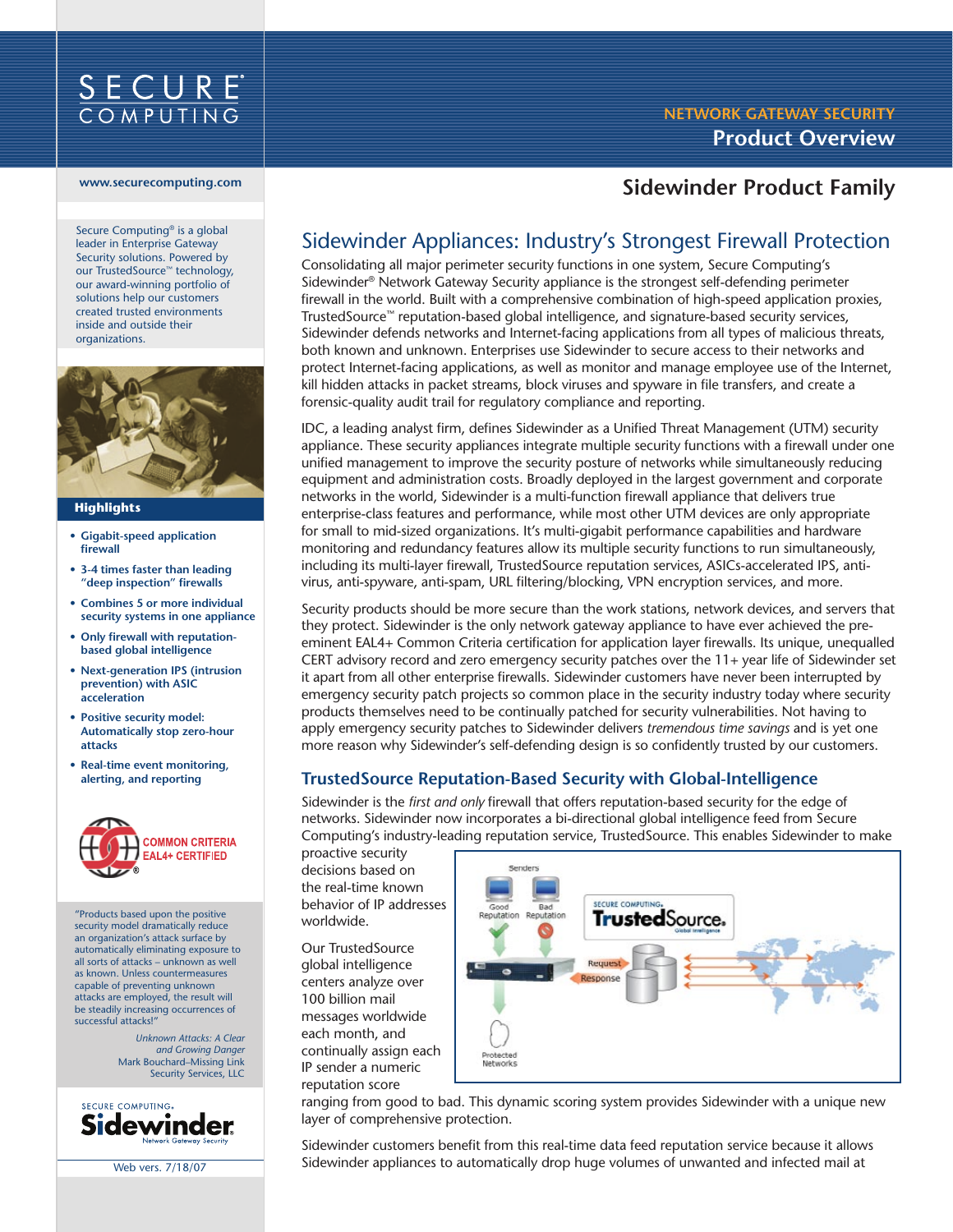#### **Our SecureOS Operating System Delivers the Most Hardened Appliance**

Sidewinder is uniquely built to defend itself from future unknown attacks. At its neverbeen-compromised core, the Sidewinder Network Gateway runs on our high-speed, highassurance SecureOS® operating system with patented Type Enforcement® technology.

Type Enforcement technology protects everything in the Sidewinder system: every file, every directory, every hosted application, as well as defends against the hacker's dream goal— "get root access." SecureOS also prevents the execution of foreign software, buffer overflows, and other known and unknown attacks. That's why Sidewinder has gained a word-of-mouth reputation as being the world's strongest firewall.

### **Complementary Products:**













Full rack of Sidewinder appliances

the outer edge of our customers' networks. By rejecting connections from known bad senders of spam, or machines that have been taken over and turned into malware-distributing zombies, Sidewinder can eliminate well over 60% of the ever-increasing mail traffic flooding into today's networks. As a result, huge volumes of unwanted mail can be rejected before it reaches your critical mail servers, providing the following high-value benefits:

- Saves on messaging servers' processing time
- Minimizes networking infrastructure expenses
- Increases available network bandwidth
- 
- Improves overall security posture

### **Defending Applications and the Positive Model of Security**

Two defensive approaches against both known and unknown attacks exist today: The negative security model and the positive security model.

The **negative security model** approach identifies bits of traffic already known to be threatening. Anti-virus and intrusion detection/prevention systems are classic examples of this approach, which both depend upon checking traffic flows against attack signatures. With threats increasing at such a rapid pace, this results in less and less time to react to new attacks, and a steady increase of successful attacks over time. The **positive security model** approach, on the other hand, understands and allows only legitimate, acceptable traffic elements and denies everything else. Current estimates say about 70% of all new malware is focused on application-oriented vulnerabilities, and network-layer firewalls were never designed to deeply protect against this method of delivering attacks.

At the heart of Sidewinder, are over 40 application-specific proxies, including deeply aware application flitering for email, Web, Oracle, Citrix, SQL, VoIP, and other high-use Internet protocols. Each proxy can be configured according to the customer's unique use of their applications, which forms the baseline against which all traffic is checked. These intelligent application-specific filters enable you to tightly define only the allowed use of these applications (on a per-rule basis) and then pass only the allowed traffic through at gigabit speeds. Even the default application security configurations straight out-of-the-box have zero tolerance for suspicious and undesirable traffic that does not strictly conform to safe industry practice or RFC compliance, including the ability to filter out unidentified threats even before security patches or attack signatures are available.

Application proxies are simply the best layer 7 security technology when both high-speed and high-security are required. To learn more about the positive model of security and application proxies, please visit our Secure Computing Web site.

### **IPS Signature-Based Application Defenses**

Sidewinder excels at stopping unknown attacks with our application-specific proxies and TrustedSource proactive global intelligence services. Sidewinder also includes best-of-breed signature-based defenses for over 200,000 known viruses and attacks. Out-of-the-box, all signature-based services are tightly integrated into the appliance software. You simply switch these services on to keep signatures updated automatically at the network perimeter to ensure that known threats do not leak inside the network. What sets Sidewinder's virus and IPS attack signature-based security services apart is our commitment to offering only best-of-breed attack signature services from industry security leaders. Compare our best-of-breed solutions to many others who use open-source and/or poorly updated and maintained signature services.

Poor and incomplete implementations of IPS services within firewalls today are the norm. In stark contrast, the granular ability within Sidewinder to apply highly current, pre-organized service groups of IPS signatures against specific connection flows on a rule-by-rule basis puts Sidewinder in an IPS class by itself. In addition, Sidewinder benefits from rapid-response global analysis sensors all around the Internet that aggressively analyze Internet traffic for newly emerging attacks twenty-four hours a day. The global IPS service automatically builds IPS attack signature candidates for packets analyzed to be malicious, and at speeds and accuracy levels far outpacing general industry practice. Following immediate human review of all automatically constructed IPS signature candidates, the new attack signatures are broadcast to Sidewinder appliances around the world, strengthening our customers' ability to rapidly defend against all classes of Internet threats—both known and unknown.









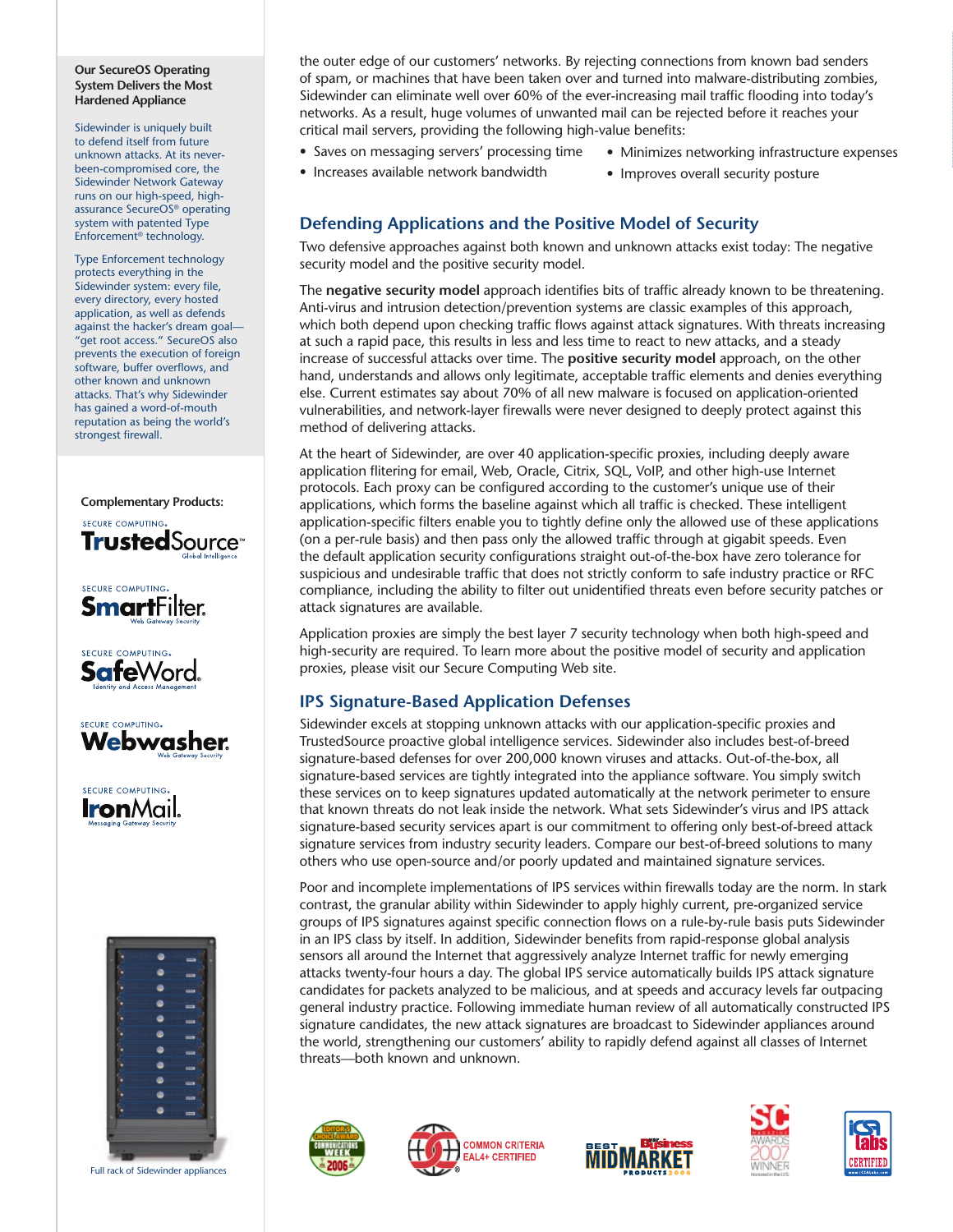### **Why IT Professionals Choose Sidewinder Network Gateway Security**

Sidewinder's underlying hardware and networking technology is designed to meet the rigorous requirements of today's most demanding IT professionals. Sidewinder appliances are always current to the latest stateof-the art technology including 64-bit architectures, Intel dualcore processors, RAID and redundant power supplies, active/active



high availability pairs, comprehensive hardware diagnostics tools, and more. Pre-installed and pretuned for ease of installation, the Sidewinder line of high-performance, rack-mounted appliance platforms provide an out-of-box security solution that drops seamlessly into any IP network.

The Sidewinder appliance line includes nine models ranging from the cost-effective branch office model 110 (mini-1U platform), to our most powerful enterprise model 4150 (5U platform), to a new rugged appliance for heavy industry and military applications. Please reference our separate datasheet on the rugged appliance options.

Active/active appliances in a high-availability (HA) pair deliver the performance of two appliances performing as one, providing continuous operation  $24 \times 7 \times 365$ . If you need even more power, the Sidewinder's unique one-to-many cluster-management tools make scaling consolidated attack protections to multi-gigabit rates with rack-clusters as easy as managing a single appliance.

New feature patch updates are delivered to you automatically via the Internet. Sidewinder authenticates, self-checks, and even self-installs upgrades for your system with just a single 'click' per your schedule.

### **Event Monitoring, System Management, and Regulatory Compliance**

The framework of a good security environment is its underlying policy. Sidewinder facilitates the creation and administration of security policy through a variety of tools:

- Feature rich and easy Windows-based user interface
- Central management appliances (optional)

Sidewinder helps you meet today's stringent government compliance regulations because it is the most highly credentialed firewall in the Common Criteria community. And Sidewinder's complementary SecurityReporter product generates over 800 easy-to-understand reports, many designed specifically for SOX, GLBA, and HIPAA.

To learn more, please visit our Secure Computing Web site.

• Central event monitoring and reporting software (optional)



Real-time attack monitoring dashboard





#### **IPSec VPN Compatibility**

- IPSec and IKE protocol compliance verified through ICSA certification
- Extended IKE Authentication (XAUTH) version 6.0
- X.509 version 3 certificates
- Simple Certificate Enrollment Protocol (SCEP)
- Support for Baltimore, Entrust, Verisign, Netscape, and Microsoft certificates
- Tunnel or transport mode security AES, DES, Triple-DES, MD5, SHA-1 algorithms, and CAST
- PKCS #7, #10, and #12
- FIPS PUB 46-3 FIPS PUB 140-2
- FIPS PUB 140-1 FIPS PUB 180-1

#### **Administration System Requirements**

- OS MS Windows 2000 or XP
- CPU Intel (1 GHz minimum)
- Memory 512 MB minimum
- Drives 300 MB of available disk space, 3.5" 1.44 MB floppy disk drive, CD-ROM drive
- Monitor 1024 x 768 or higher
- Network interface card access to your firewall network
- Browser Internet Explorer 4 or later; Netscape 4.x or later